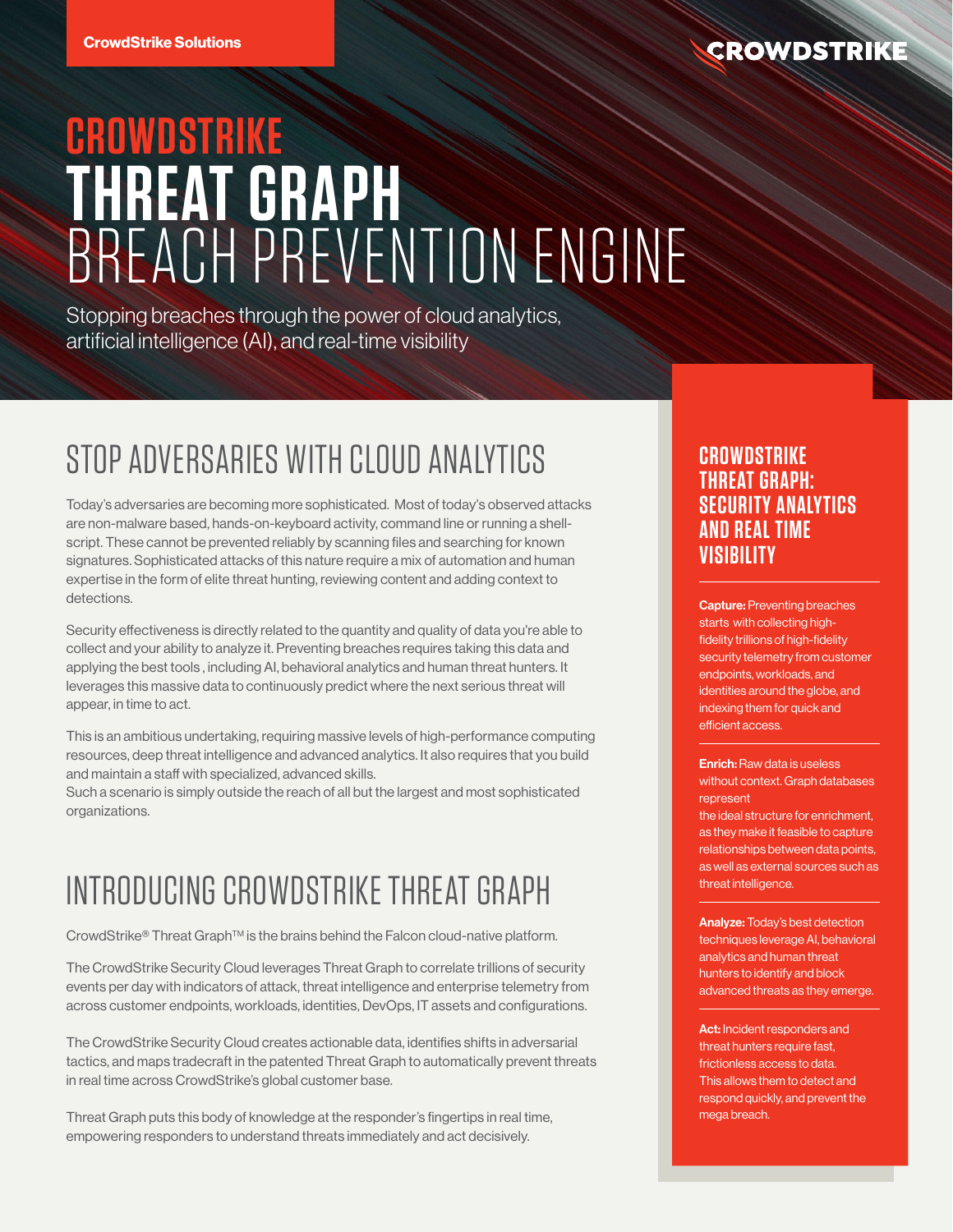## BUILDING BLOCKS FOR BREACH PREVENTION

Stopping breaches using cloud-scale data and analytics requires a tightly integrated platform. Each function plays a crucial part in detecting modern threats, and must be designed and built **CrowdStrike Falcon**<br>for speed, scale, and reliability.

| <b>Function</b> |                   | <b>Description</b>                                                                                               |  |
|-----------------|-------------------|------------------------------------------------------------------------------------------------------------------|--|
|                 | Capture           | Hardware and software required to collect and index hundreds of<br>GBs per day of raw endpoint data              |  |
|                 | Enrich            | Threat intelligence, context, and correlation markers                                                            |  |
|                 | Analyze           | Hardware and software for a cloud-scale data analytics platform to<br>hunt for suspicious and malicious activity |  |
|                 | Search            | Query engine to deliver real-time search capabilities across<br>the entire body of stored data                   |  |
|                 | Store             | High-redundancy, high-performance enterprise storage                                                             |  |
|                 | Deploy & Maintain | Staff required to perform hardware and software deployment,<br>integration maintenance and upgrades              |  |

## STOP BREACHES, SPEND LESS

As adversaries advance their tradecraft to bypass legacy security solutions, the combination of world-class technology combined with expert threat hunters is absolutely mandatory to see and stop the most sophisticated threats. Autonomous machine learning alone is simply not good enough to stop dedicated attackers. CrowdStrike Threat Graph offers a comprehensive platform for preventing breaches that delivers instant value on Day One, without costly consulting services and with zero maintenance overhead. Threat Graph predicts, investigates, and hunts at a fraction of the cost.

delivers automated detection and remediation to stop known and emerging threats. Powered by AI, the CrowdStrike Security Cloud creates actionable data, identifies shifts in adversarial tactics, and maps tradecraft in the Threat Graph to automatically prevent threats in real time across global customer base.

### **THREAT GRAPH DELIVERS 7.5X LOWER TCO**